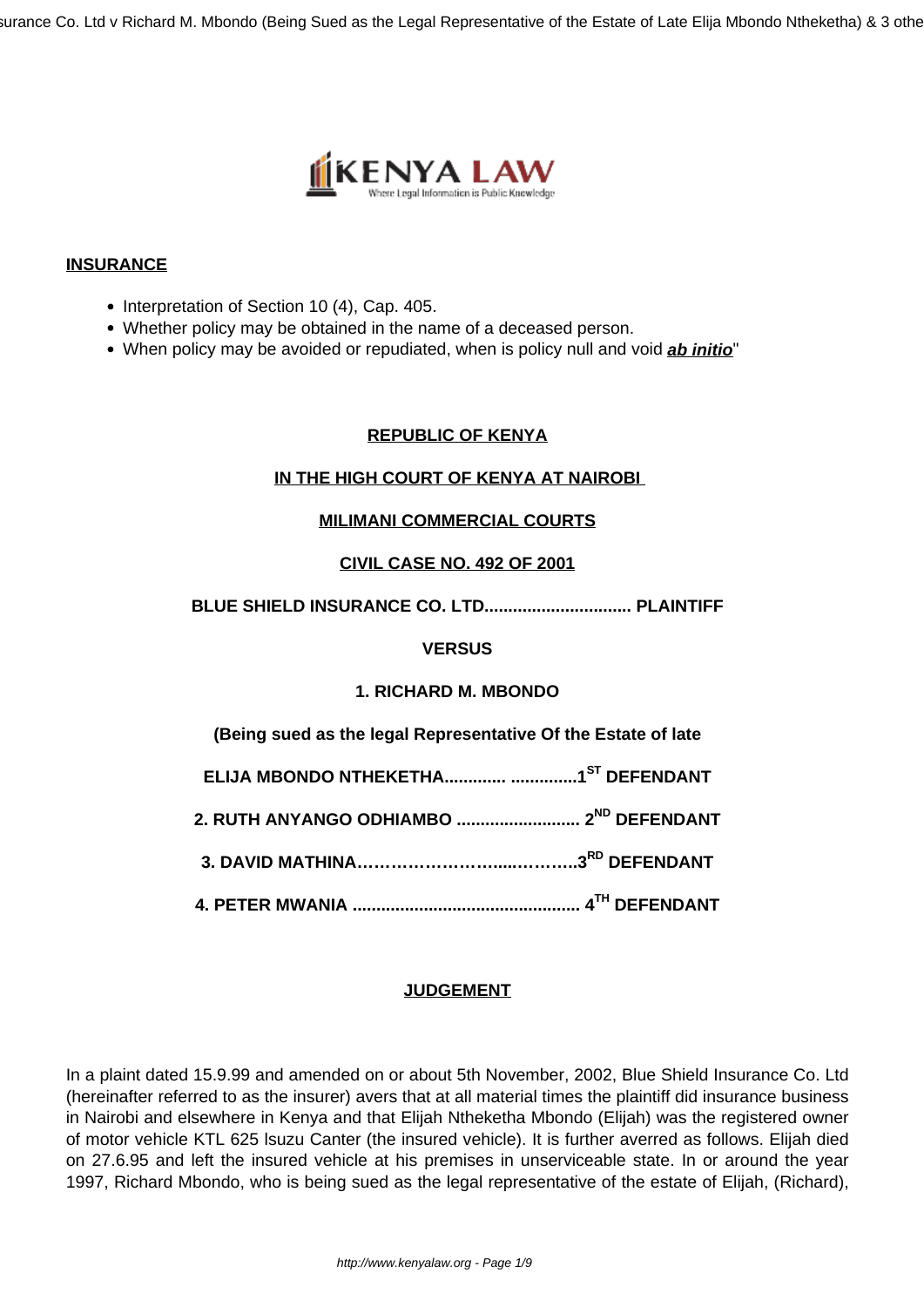solely or jointly with others sold the insured vehicle to Peter Mwania (the 4th defendant) and Mulwa Kitevu who repaired and took possession of the same. Richard either solely or jointly with the said Peter Mwania and others mistakenly, wrongly, unlawfully or fraudulently applied for a 3rd party insurance cover from the insurer in the name of Elijah without disclosing to the insurer that the purported policy holder was already dead. On the basis of the application, the insurer issued a third party policy No. BSI/080/1/04/000 4231/97 in the name of the deceased Elijah Mbondo Ntheketha. The particulars of mistake, wrongfulness, unlawfulness or fraud pleaded are

(i) the 1st defendant failed, neglected and/or refused to inform the plaintiff of the demise of the purported policy holder,

(ii) executed proposal form which formed the basis of the policy purporting to be the deceased while well aware that the deceased was nowhere to execute the form,

(iii) misrepresented to the plaintiff that the deceased had capacity to enter into a contract of insurance, which he did not have,

(iv) allowed the buyers to take control of the motor vehicle and use it without entering into any insurance contract with the plaintiffs,

(v) failed to inform the plaintiff that the said motor vehicle had been sold to Peter Mwania and Mulwa Kitevu and possession thereof given to them,

(vi) colluded with the buyer to use a policy in the name of the deceased without any transfer of the said policy, which was not transferable in any event, and

(vii) when the vehicle was involved in an accident, the 1st defendant signed claim forms purporting that the same were signed by the deceased.

It is further pleaded that the plaintiff is entitled to avoid the said policy as it was unlawfully obtained by fraud misrepresentation or through a fundamental mistake and to a declaration that it is not liable to honour claims under the said policy No. BSI/080/1/04/004231/97 (the policy) as it was not in any event transferable to a third party. It is further pleaded that on or about 1st March 1998 at about 1 a.m. the insured vehicle was being driven by the said buyer's driver servant agent one David Albunus Mathina (the 3rd defendant) when it was involved in a collision with motor vehicle registration number KAJ 060J as a result of which the 2nd defendant's husband, one Daniel Ouma Odhiambo died. The plaintiff claims that it is entitled to repudiate all claims arising from the said accident including the 2nd defendant's claim as the policy is null and void for the reasons given above. In those premises, the insurer prays for Judgment for (a) a declaration that it is entitled to avoid or repudiate the policy or any addendums, endorsements and renewals thereof, (b) a declaration that the insurer has no contractual or legal liability to satisfy any judgment obtained pursuant to the said accident by the 2nd defendant or any other claimant against the late Elijah or the 1st defendant or any of them, (c) costs of the suit, and (d) any other and/or alternative relief.

The 1st defendant, Richard, filed an amended statement of defence on 15.11.02. He pleads that at the time of the accident the insured vehicle was being driven by David Mathina, 3rd defendant, in the course and scope of his employment by Peter Mwania, the 4th defendant, who had obtained the said vehicle from one Mulwa Kitevu (now deceased). He denies having unlawfully and fraudulently taken insurance cover for the vehicle prior or subsequent to the death of Elijah, his late father, or at all. He avers that there were three administrators of his late father's estate and denies being aware of the insurance cover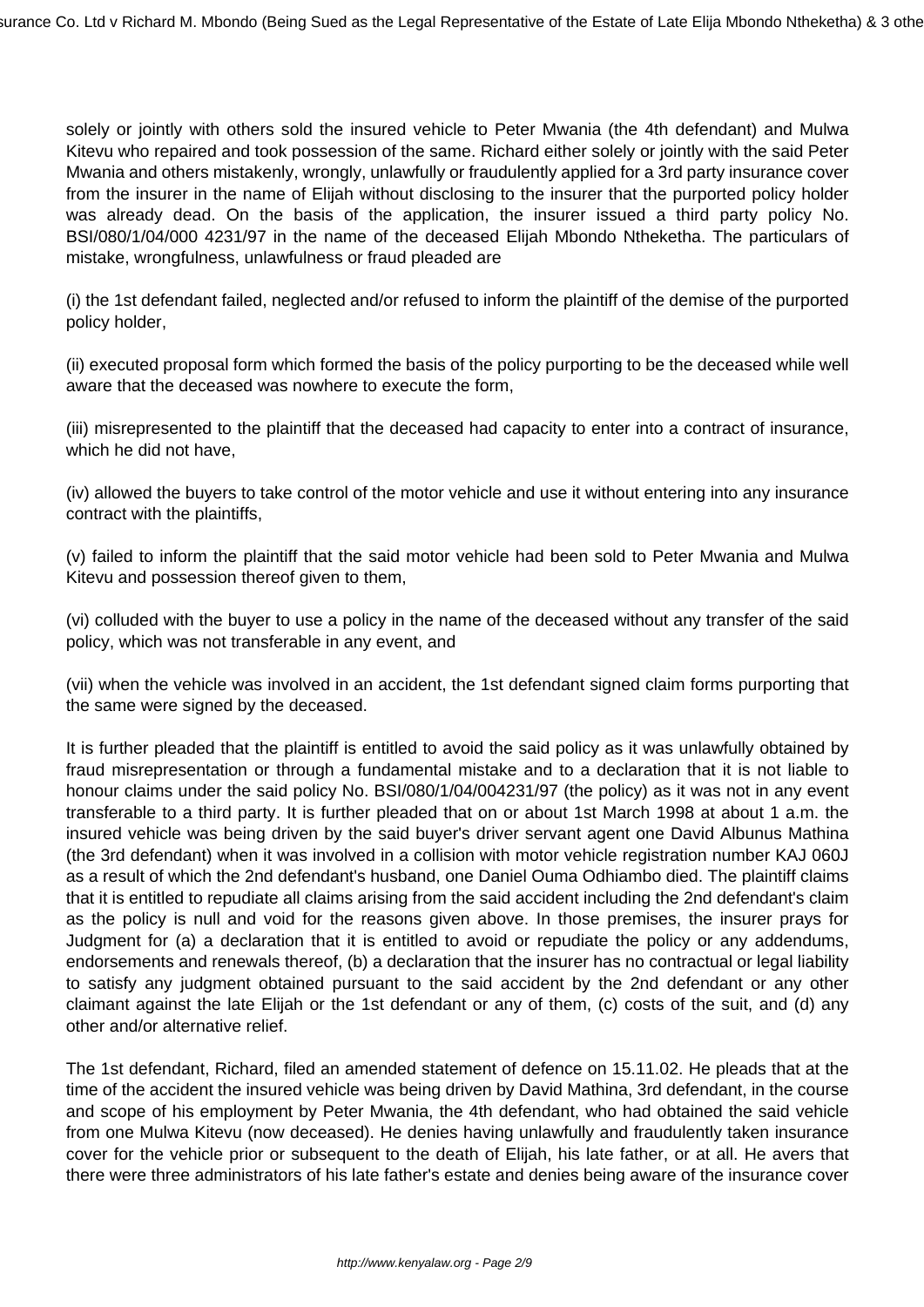of the said vehicle or that he continued to take cover of the said vehicle in the name of the deceased and states that in the premises he had no duty to inform the insurer of the death of his late father. He denies having sold the said vehicle or putting it under cover. He states he was not a party to the application or issuance of any policy of insurance by the plaintiff. He further avers that although he was not in possession of any policy of insurance from the plaintiff he signed the alleged claim form as the legal representative of the estate of his deceased father. He avers that his late father owned several vehicles including the insured vehicle which became unserviceable and was parked as a scrap at his slaughter house and remained there until and after his death on 27.6.95 at Nairobi Hospital. He further avers that the plaintiff is not entitled to the relief it seeks and contends that the policy was not transferred to any one at all and the plaintiff should be ordered to honour its obligations thereunder. He prays that the plaintiff's suit be dismissed but that in the event liability is found against him in favour of the plaintiff and/or the 2nd defendant, judgment should be entered against the 3rd and 4th defendants for indemnity to him. He also prays for costs of the suit and interest thereon.

The  $3<sup>rd</sup>$  and  $4<sup>th</sup>$  defendants also filed an amended defence on 15.11.02. They deny that the policy was unlawfully or fraudulently obtained as alleged or at all and contend that the plaintiff is not entitled to the declarations sought. They blame the accident on the negligence of the deceased owner/driver of motor vehicle KAJ 060J. The third defendant claims damages for injuries, pain and suffering and medical expenses resulting from the accident and the 4th defendant claims damages for the loss of his insured vehicle and the goods damaged at the time of the accident. They contend that the plaintiff is not entitled to the prayers sought and it should be ordered to honour its obligations under the policy in force at the time of the accident. They aver that they will repudiate any claim by the 2nd defendant but they join hands with Richard to claim from the plaintiff the value of the vehicle under the policy of insurance and all the resultant damages.

At the commencement of the trial before me, Counsel for the parties agreed on the following three issues for trial: (i) was motor vehicle KTL 625 insured by the plaintiff on the date of the accident on the night of 31.3.98/1/4/98", (ii) was policy no. BSI/080/04/004221 [after the amendment to the plaint the reference should be to policy No. BSI/080/1/04/0004231/97] issued by the plaintiff valid or was it null and void" And (iii) was the plaintiff entitled to avoid and/or repudiate the said policy" And (iv) costs of the suit.

The plaintiff called three witnesses: Kennedy Moseti (PW1), the Assistant Claims Manager, Shadrack Musyoki Mbatha (PW2), an investigator and Geoffrey Ndavu, (PW3), another investigator. Mr. Moseti produced in evidence the proposal form (1 exh. 1), the debit note in the sum of Kshs.5,600/= being insurance premium (P. exh. 2), the receipt for the premium (P exh.3), the policy issued (P. exh.4), the certificate of insurance (P. exh. 5) and the claim/motor accident report form (P. exh. 6). On the face of those documents, it would appear as if Elijah M. Ntheketha, did on 10.4.97 make a proposal to the insurer to insure motor vehicle KTL 625 for a period of 12 months from 14.4.97 to 13.4.98. The policy sought was a new one if due regard is paid to the answers to questions 12 and 13 in the proposal form. He was debited with premium in the sum of Kshs.5, 600/=, paid the same and was issued with the commercial vehicle policy sought on 7.5.97. Then on 1.3.98, the insured vehicle while being driven by David Mathina was involved in an accident on Jogoo Road, Nairobi and a claim form was duly lodged on 26.3.98 under the purported hand of the policy holder. Mr. Moseti testified that after the claim was made, a firm of investigators called "counterstrike" was instructed to investigate. In the course of investigations it was established that the purported policy holder, Elijah, had died on 27.6.95 and that Richard was the Administrator of the estate of Elijah. It was further established that the logbook of the vehicle was in the name of Elijah but the vehicle itself had been sold to Peter Mwania and that the driver at the time of the accident was David Mathina, an employee of Peter Mwania. He testified that the ownership of the vehicle was a material fact and that at the time of completing the proposal form, the proposer is required to indicate the name of the owner of the vehicle. He added that even if the proposal is made on behalf of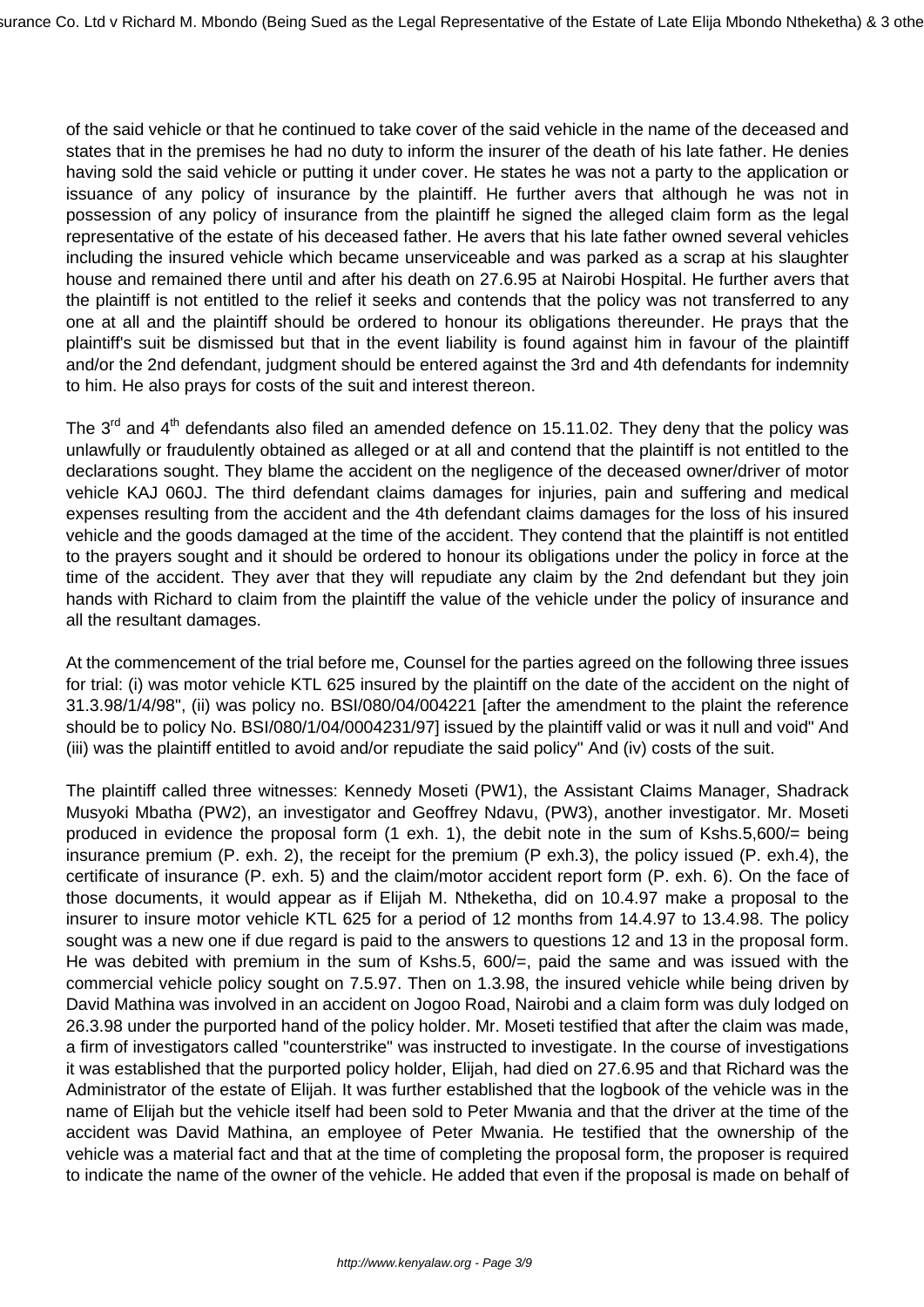the estate of a deceased person, it was necessary to disclose the owner of the vehicle. In the instant case, it was not disclosed at any time that the owner of the vehicle was dead. The policy was in his view procured by fraud or misrepresentation for the purported proposer was dead at the time of the proposal. That was a misrepresentation. The payment receipt also showed the deceased as the insured who paid the premium and the claim was purported to have been lodged by the deceased. It is for those reasons that the declarations prayed for were sought.

In cross examination, he accepted that there were three administrators of the estate of Elijah Mbondo Ntheketha. They were Ruth Mbondo, Serah Mbondo, and Richard Mbondo. He stated that since the proposer was dead at the time of the proposal, the insurance company assumed the proposal was done by his estate. He did not however know which Administrator filled the form. On the suggestion by Counsel for the defendants that the proposal form was signed by Richard, the witness said he would agree with it if Counsel said so. He further agreed that a grant of letters of administration puts the administrators in the shoes of the deceased. He denied that the claim form was signed on behalf of the policy holder. He accepted that if Richard signed the proposal form and/or the claim form on behalf of the estate of the deceased, he was innocent and not fraudulent. However, he testified, at the time the claim form was signed, the vehicle had been transferred to Peter Mwania and although the logbook was not clear, he did not agree with Counsel that the ownership of the insured vehicle passed from the estate of Mbondo on 31.2.98.

In re-examination, the witness conceded that he did not know as a matter of fact whether the proposal form or the claim form was signed by Richard Mbondo. He accepted it could have been signed by the purchaser. He added that the Administrator was under a duty to indicate he signed any form on behalf of the estate. He further testified that from their investigations the vehicle was sold to Peter Mwania in 1997 when part of the purchase price was paid. He added that even if Elijah himself had been alive, he would not have been able to transfer the policy of insurance to someone else. The person who filled the claim form on 26.3.98 did not indicate whether the vehicle had been sold.

PW2, Shadrack Mbatha, did not adduce any useful evidence as he came to testify on the contents of an investigation report of which he was not the author. It was ruled that he could neither produce such a report or testify on the contents thereof. PW3, Geoffrey Ndavu, one of the signatories of the investigation report produced it a plaintiff exhibit 7 and testified thereon. He said according to their investigation, Elijah died on 27.6.95 at Nairobi Hospital. After he died, the vehicle was not operational for various mechanical reasons. It was sold in August 1997 for Kshs.120,000/= to Mulwa Kitevu and Peter Mwania in the condition in which it was.

The defendants called two witnesses, Richard Mwema Mbondo (PW1) and Peter Mwania (DW2). Richard testified in chief that he was the son of Elijah Mbondo Ntheketha, deceased. His late father was a prominent farmer and businessman. He had more than five vehicles and tractors. He had a prominent slaughter house at Tala. His father died on 27.6.95 and he obtained a grant of letters of Administration to his estate together with Ruth Mbenge Mbondo and Sera Muthyo Mbondo, his step mothers, on 14.3.97. The grant enabled him to step into the shoes of his father. The same was confirmed on 2.6.98. It was produced in evidence as D exh. 1. Motor vehicle KTL 625 was a meat carrying vehicle. It was dumped after his father's death. When his father was alive, he had an employee called Julius Kitevu Mutiso, who used to assist him in the management of his business. Mutiso was also in charge of the fleet of vehicles and could suggest which required repairs and he could even sell some of them as scrap. KTL 625 was sold by family members who were in charge of his father's estate. He came to know of the sale in 1998 when Peter Mwania was using the vehicle. He admitted that the motor claim form (P exh. 6) bore his signature in the column of statement by owner or policy holder and the declaration of truth about the particulars in the form. He testified that it was Peter Mwania who approached him after the accident took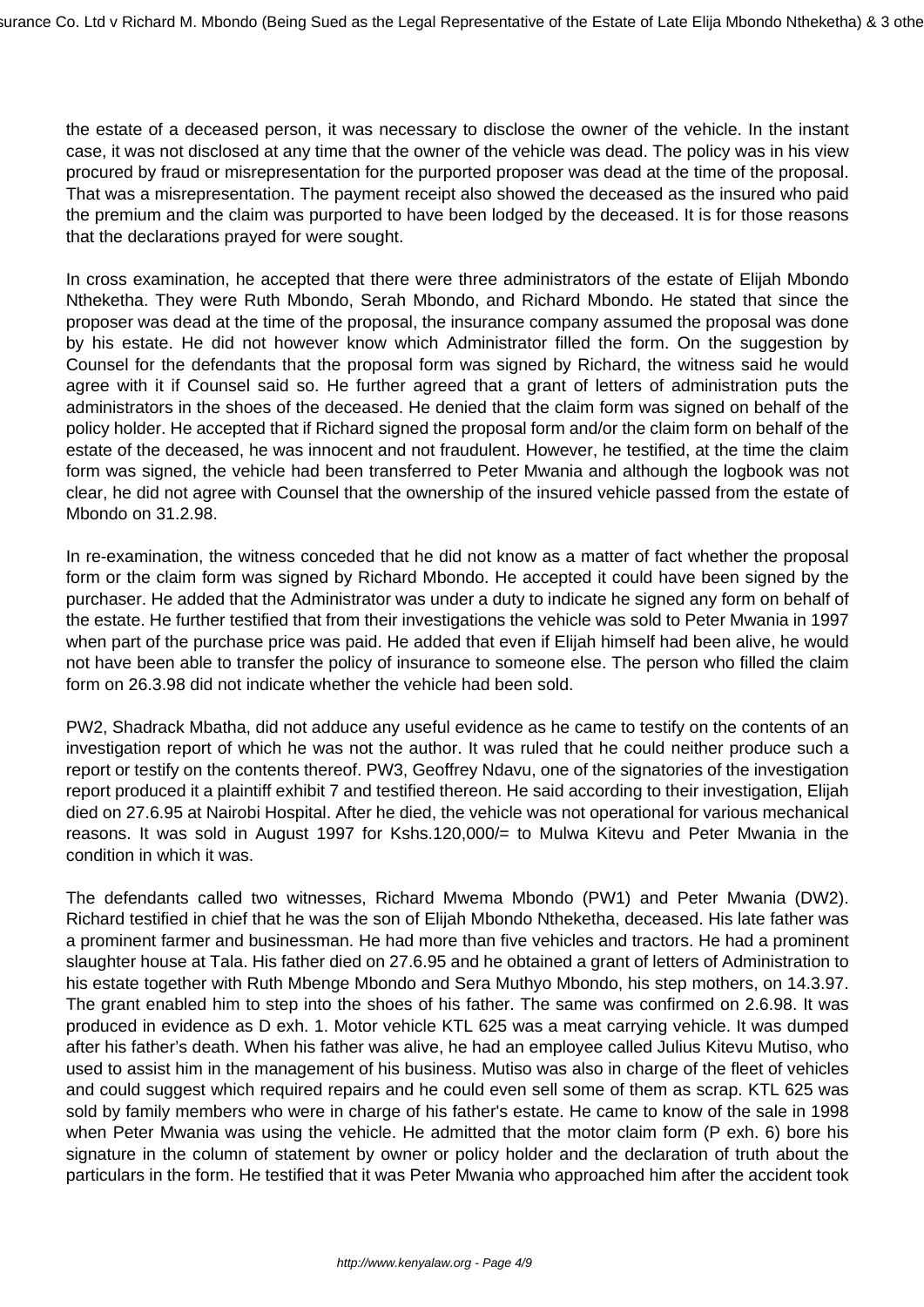place and requested him to sign the claim form. At the time of the accident, the vehicle was in the name of his late father. He signed the claim form not to cheat the insurer but as a son of Elijah and the Administrator of his estate. He stated the contents of his statement to the investigators which he produced in evidence as D exh. 2 was true. He said his father's estate did not expect anything from the Insurance Company in connection with the vehicle.

In cross examination, he stated that at the time a certificate of confirmation of the grant to his father's estate had been issued on 2.6.98, the insured vehicle was not part of the estate of the deceased. He was not the one who signed the policy proposal form and he did not know who had signed it. He accepted signing the motor claim form and stated that he had not indicated thereon that he was signing the same on behalf of or for his father's estate or anybody else. He also confirmed that the proposal form did not show it was made on behalf of someone else. As of 1998, when the accident occurred, the vehicle was not an asset of the estate of Elijah. It was the property of one Peter Mwania. He did not sign the claim form to assist Peter Mwania, he did so because the vehicle was in his father's estate. If the claim had succeeded it would have been Peter Mwania who would have benefited. When his attention was drawn to the fact that in his statement to the investigators (D exh. 2), he had said he was using the vehicle for the business of buying and selling milk at Kibera and that David Mathina was his driver, he denied that he was engaged in such business and affirmed that David Mathina was Peter Mwania's driver. He further testified that he did not know which policy was in force in respect of the vehicle before the accident. He agreed that at the time of the accident, the vehicle did not belong to Elijah's estate as it had been sold but he could not recall whether at the time of the proposal for insurance, the vehicle still belonged to the estate. He agreed there was nothing to show that the Insurance Company had been notified of change of ownership of the vehicle and that when he signed the claim form he did not indicate any change of ownership.

In re-examination, he said he could not recall whether at the time of the accident, the vehicle had been sold and transferred. He stated he signed the proposal form and that it was brought to him by Peter Mwania for signature. He did not know who wrote the particulars in it. In response to a question by counsel for the plaintiff, he clarified that what he signed was the accident report form not the proposal form.

Peter Mwania (DW 2) testified in chief that in April 1997, one Mulwa Kitevu, a friend of his and a son of Julius Kitevu, the Manager of Elijah Mbondo's estate, sent him to get an insurance cover for motor vehicle KTL 625. He was given the logbook. He filled the proposal form with the assistance of an Insurance Clerk and signed it. A cover was issued and he took it to Mulwa Kitevu. At the time he was signing the proposal form, he had no interest in the vehicle. Thereafter the vehicle was repaired at Elijah's home. Mulwa Kitevu then asked him if he knew someone in Nairobi who could operate it for business. He suggested his cousin David Mathina. He and Mulwa then drove the vehicle to Nairobi and entrusted it to David Mathina. He later developed an interest to purchase the vehicle jointly with Mulwa. They agreed to purchase it for Khs.120,000/= in instalments. The vehicle was to be transferred to them when the instalments were fully paid. The accident occurred before the instalments were completed. The claim form was made by Richard Mbondo. At the time of making the claim, the witness had a purchaser's interest in the vehicle but it had not been transferred to him. The balance of the purchase price was paid to Julius Kitevu. Richard was told to fill the claim form by Julius Kitevu, he was not persuaded by the witness to do so. The vehicle was formally transferred to him on 31.3.98 after he paid the purchase price. He did not want to produce his statement to the investigators in evidence. In cross examination, he stated that his partner in the purchase of the vehicle, Mulwa Kitevu, died in October, 1997. The said Mulwa was not an Administrator of the estate of the deceased but his father Julius Kitavu was the Administrator. He accepted that the appointed Administrators of the estate were Richard, Ruth and Sera and that Julius Kitevu was only managing the affairs of the estate. He reiterated that he was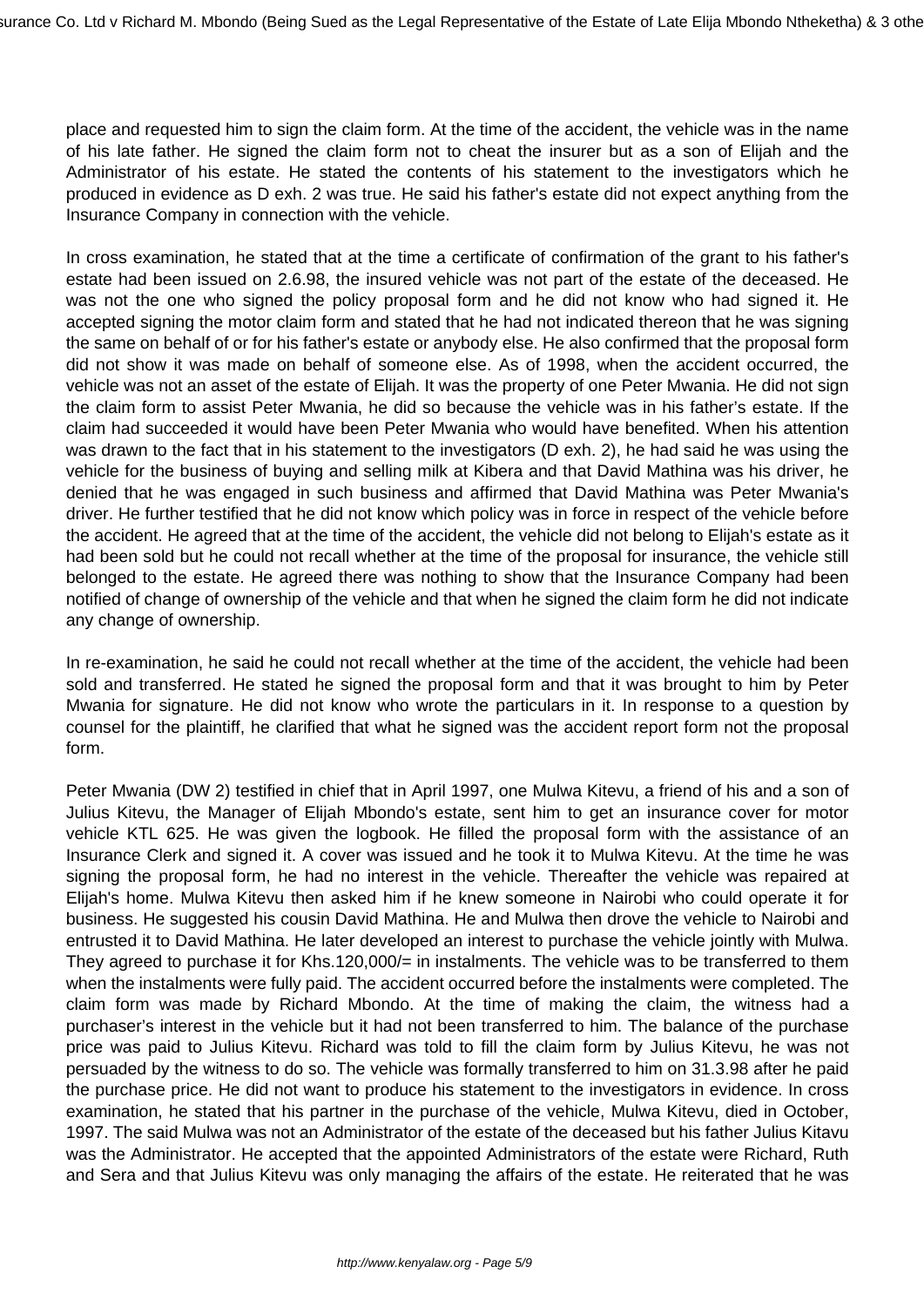sent by Mulwa Kitevu to obtain cover for the insured motor vehicle.

It was Mulwa who gave him the money to pay the premium. It was the witness who wrote down the name and address of the proposer and signed the declaration. The other particulars were filled by an insurance official. He admitted that he did not indicate in the proposal form whether Elijah Mbondo Ntheketha was dead. He added that he did however tell the insurance official so. He agreed that nowhere in the proposal did he mention the name Mulwa. He further testified that Mathina was employed by Mulwa Kitevu and that the vehicle was repaired in 1997 after Mulwa Kitevu bought it. It was around that time that he was sent to buy the policy for it in April, 1997. In his opinion, David Mathina, was employed by Elijah Mbeketha through his representative. In re-examination, the witness testified that he bought the vehicle in March, 1998 and took possession of it in April.

After the evidence was adduced, the respective Advocates exchanged and filed written submissions. They also spoke to them in Court. Having considered those submissions and the evidence adduced, I make the following findings of fact and law. As regards the facts, it is not and it cannot be disputed that Elijah Mbondo Ntheketha died on 27.6.95. At the time of his death he was the registered owner of motor vehicle KTL 625. On his demise, two of his widows, Ruth and Sera and one of his sons, Richard Mbondo, were appointed administrators of his estate on 14.3.97. It is also not disputed that on 10.4.97, a proposal was made for the insurance of motor vehicle KTL 625 ostensibly in the name of Elijah and that pursuant to that proposal, a certificate of insurance and subsequently a policy were issued in his name. The said policy, it is clear from the proposal and on its face, was not a renewal of any pre-existing policy but a new policy altogether. It is also not in dispute that the insured vehicle was while being driven by one David Mathina along Jogoo road in Nairobi on 1.3.98 involved in accident with another motor vehicle KAJ 060J. As regards the circumstances in which the policy was applied for and obtained, I accept the evidence of Richard that he does not know how and when the said policy was obtained and that he did not fill or sign the proposal form. I also accept his evidence that after his father's death, the insured vehicle was dumped at the Tala slaughter house in an unserviceable condition. I further accept his evidence that sometimes after his father's demise, the said vehicle was sold by some family members who were in charge of his father's estate to Peter Mwania, the 4th defendant, and that he came to know of the sale sometime in 1998 when the said vehicle was being used by Peter Mwania. I also accept his evidence that when the accident occurred in March 1998, the vehicle though still registered in the name of his father was the property of Peter Mwania. I found Richard on the whole an honest witness and the only point on which I did not believe him was his assertion that when he signed the motor accident/claim form, he did not do so in order to assist Peter Mwania but solely because the vehicle was registered in his father's name. Such assertion was manifestly contradicted by the fact that it is Peter Mwania who sought him out and requested him to fill the said form and also by the witness's own statement that his late father's estate did not expect to benefit from the claim and that had the said claim succeeded, it was Peter Mwania who would have benefited. On who then made the proposal form in the name of the late Elijah, I accept the evidence of Peter Mwania that he is the one who made the proposal and obtained the policy. He admitted he is the one who filled in the name of the proposer and his address and signed the proposal form. What I don't accept is his evidence to the effect that at the time he was signing the proposal form, he had no interest in the vehicle and that he was doing so on the instructions of Mulwa Kitevu. I also don't believe that he informed the unnamed insurance official that the purported proposer was dead. It is also significant that nowhere in the proposal form did he mention that the vehicle was owned by Mulwa Kitevu or that he was signing the proposal form on behalf of the said Mulwa Kitevu or any body else. The impression I got of Peter Mathina was that he was a largely untruthful witness who was determined not to be associated with the ownership of the insured motor vehicle at the time of the accident for he, as a police officer, knew very well what the consequences of such ownership would be when it was found out that he had taken the policy in the name of a deceased person. In the premises, there is no evidence that Richard solely or jointly with the said Peter Mwania unlawfully, fraudulently or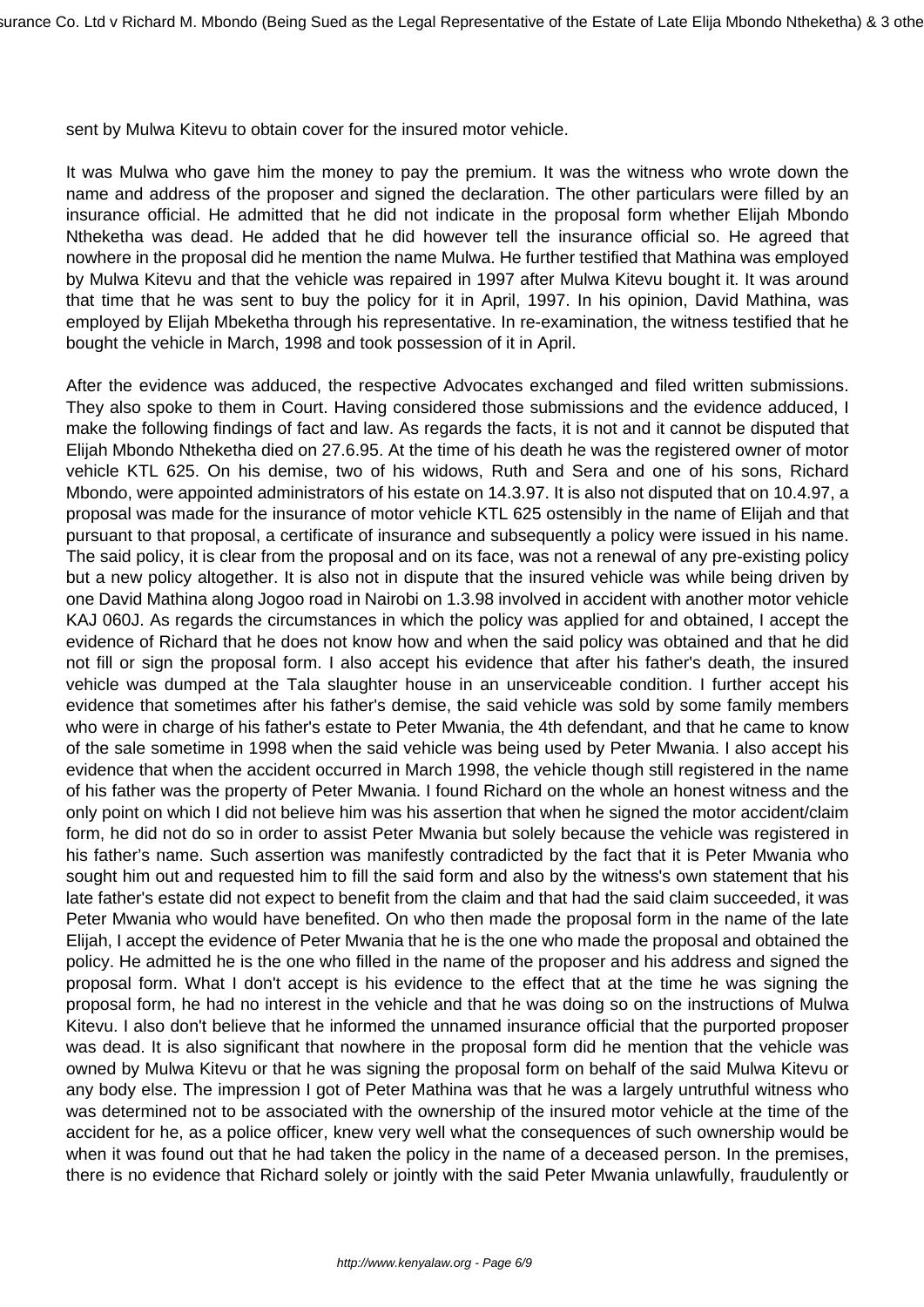otherwise applied for the insurance cover of the insured motor vehicle as pleaded or at all. It is Peter Mwania who did so and did so without the instructions of Richard or any other Administrator of the estate of Elijah Mbondo. If he is to be believed, he did so on the instructions of Mulwa Kitevu, who was not an Administrator of the estate. It is clear on the evidence that the estate of the deceased was not concerned with obtaining Of the cover for the vehicle and the benefit of the said cover was not for the benefit of the estate but for Peter Mwania and possibly Mulwa Kitevu before he died on October, 1997. I believe the obtaining of the cover for the insured motor vehicle was a business venture by Peter Mwania and Mulwa Kitevu in the interlude between their purchase of the said vehicle and the formal transfer of the same to them. They could not obtain cover in their own names as the vehicle was still in the name of the deceased and so they opted to obtain cover in the name of the deceased without disclosing the fact of the deceased's death and/or their interest in the vehicle. I also find that Richard Mbondo was brought into the picture to help Peter Mwania (who had no policy in his name) obtain any benefits, including indemnity for personal injury claims that might result from the policy. In light of those findings, I wish to revert now to the principal issues.

1. **Was motor vehicle KTL 625 insured by the plaintiff on the date of the accident"** Whether the accident was on 31.3.98/1/4/98 (as Counsel framed the question) or 1.3.98 (as the documentation and evidence discloses) I find that the policy herein was to run from 14.4.97 to 13.4.98 and accordingly, the answer is yes, the insured vehicle was covered by the plaintiff company on the date of the accident.

2. **Was Policy No. BSI/08/1/04/0004231/97 issued by the plaintiff valid or was it null and void"** My answer is this: The policy was taken in the name of a deceased person without disclosure of the fact. It is Peter Mwania who obtained it. He did not purport to do so on behalf of the estate of Elijah Mbondo and he could not indeed even purport to do so on behalf of the estate as he was not an Administrator of the said estate and he was not sent to obtain the said policy by either Richard, Sera or Ruth Mbondo, who each had the capacity to bind each other as co administrators of the estate. If his word is to be believed, he was sent by Mulwa Kitevu who had no capacity to bind the estate in any respect. Further more, at the time the policy was obtained, there is no evidence that the estate of Elijah Mbondo Ntheketha had any insurable interest in the vehicle the same having been sold to Peter Mwania and/or Mulwa Matevu. In those premises, I am impelled to find that the policy herein was not a valid one and it was null and void **ab initio** for three reasons: First, it purported to be obtained by Elijah Mbondo Ntheketha, who as a citizen in the hereafter, had no capacity to contract; secondly, the same could not have been obtained on behalf of his estate as the sale of the insured vehicle to Peter Mwania and/or Mulwa Kitevu had divested his estate of any insurable interest in the said vehicle even though it remained registered in his name; and thirdly, the policy was not as a matter of fact sought by or obtained by his estate as neither of the Administrators of the estate applied for the same directly or through an agent.

3. **Was the plaintiff entitled to avoid and or repudiate the said policy"** One of the issues canvassed by Counsel for the defendants at length in his written submissions and squarely met by Counsel for the plaintiff is whether the plaintiff is entitled to a declaration that he is entitled to avoid the policy on the ground that it was obtained by the non disclosure of a material fact or a misrepresentation of fact which was false in some material particular, or, if he had avoided the policy on that ground, that he was entitled to do so apart from any provision contained in it.

The debate turned on the interpretation of Section 10 (4) of the Insurance (motor vehicles Third Party Risks). Should the suit in which the declaration is sought be filed before or after a suit in which the Judgement whose consequences are sought to be avoided was filed" Happily, the Court of Appeal answered that question in **INTRA AFRICA ASSURANCE COMPANY LTD V SIMON N. NJOROGE & ANOTHER** [CIVIL APPEAL NO. 111 OF 1996] (unreported). The Court held that all an insurer needs to do is to file the declaratory suit either before or within 3 months of the claim being filed. Accordingly, the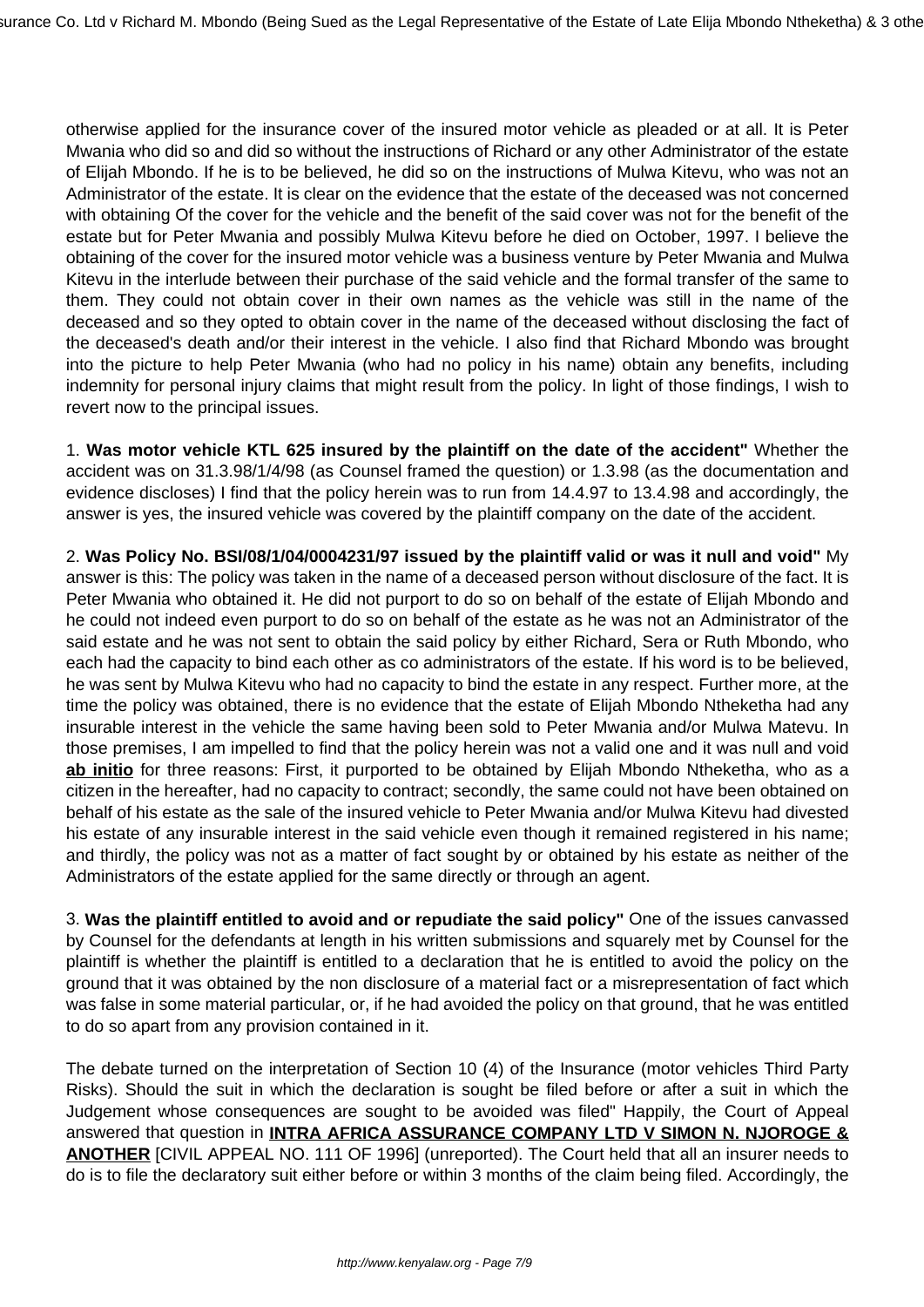plaintiff's suit is not misconceived or incompetent merely for the reason that no third party had filed any suit before the plaintiff filed its claim. So the real question is whether as a matter of fact the plaintiff is entitled to the declaration sought on the ground that the policy was obtained by the non disclosure of a material fact or by a false representation of a material fact. In that respect, I think the identity and legal status of the proposed insured is a material fact for on such fact partly depends the decision whether to take the risk and if so at what premium. In the instant matter whether the fact that Elijah Mbondo Ntheketha, the purported proposer, was not alive was a very material fact which was not disclosed.

Had it been disclosed, the insurer would have said, "sorry, we do not and will not give cover to the dead: they have no legal capacity to enter into insurance contracts. And they are immune from earthly liabilities." And if the policy was sought in the name of the estate of the deceased, the insurer would have insisted in knowing the identity of the Administrator(s) who alone had the capacity to contract. As it were, the policy was obtained on a false representation that Elijah Ntheketha, a businessman, whose proposals for insurance had never been rejected, who had not previously taken insurance for any other vehicle, and who was the sole and absolute proprietor of the vehicle sought to be insured, was alive and well at Tala. That representation was made two years after his death by Peter Mwania who signed the proposal form purporting to be the said gentleman. In that scenario, the only conclusion open to the Court is, yes, the plaintiff is entitled to avoid and/or repudiate the policy as prayed.

Last, but not least, I turn to the issue of costs. The plaintiff has established its entitlement to the declarations sought. However its case was predicated on the assumption that it is Richard Mbondo, the 1st defendant, who solely or jointly with others was the devil. The evidence has established that Richard was not the villain of the piece. The villain was Peter Mwania. Yet the plaintiff did not sue Peter Mwania. He was brought in the suit as fourth defendant by a device invented by Counsel for the defendants regarding which the less we speak the better and which device received the grace of the Court on 25.3.2003 when it was ordered that David Mathina and Peter Mwania be added as the 3rd and 4th defendants to the suit on terms that they shall not claim any costs in any event against the plaintiff and the plaintiff will also not claim any costs against them. In those premises, I don't think either Richard Mbondo or the 2nd defendant (against whom no material allegations were made and who did not participate in the suit) or the 3rd and 4th defendants should be burdened with the plaintiff's costs.

In the result, the plaintiff is granted the declarations prayed for in the plaint that it is entitled to avoid and/or repudiate the policy number BSI/080/01/04/0004233/97 and that it has no contractual or legal liability to satisfy any judgement obtained pursuant to the accident in question by the 2nd defendant or any other person against the late Elijah Ntheketha Mbondo or the 1st defendant or any of them. I would in the circumstances add further that the plaintiff is not under any obligation to satisfy any judgement that may be obtained against the 3rd and 4th defendants by any claimant as a result of the accident in question. Every party shall bear their own costs of the present suit.

Those, then, are the orders of this Court.

**DATED at NAIROBI** this 21st day of January, 2004.

**A.G RINGERA**

**JUDGE**

**Creative**<br>Commons While the design, structure and metadata of the Case Search database are licensed by Kenya Law under a Creative Commons<br>in the public domain and are free from any copyright restrict Attribution-ShareAlike 4.0 International, the texts of the judicial opinions contained in it are in the public domain and are free from any copyright restrictions.